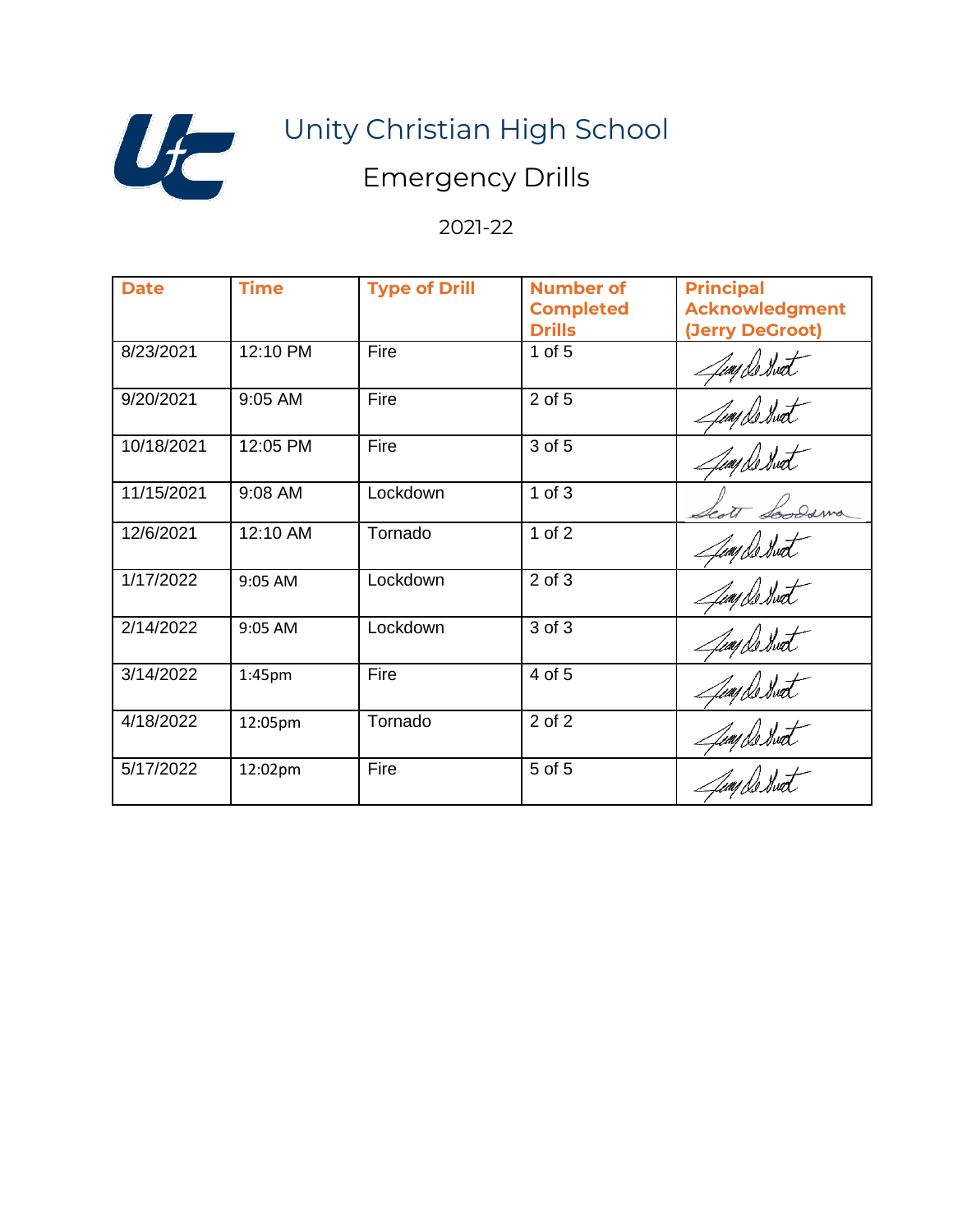

# Unity Christian High School Emergency Drills

#### 2019-2022

| <b>Date</b> | <b>Time</b> | <b>Type of Drill</b> | <b>Number of</b><br><b>Completed Drills</b> | <b>Principal</b><br><b>Acknowledgment</b><br>(Jerry DeGroot) |
|-------------|-------------|----------------------|---------------------------------------------|--------------------------------------------------------------|
| 8/26/2019   | 12:10 PM    | Fire                 | $1$ of $5$                                  | Jump De Direct                                               |
| 9/16/2019   | 9:01 AM     | Fire                 | 2 of 5                                      | Jumple Hurt                                                  |
| 11/18/2019  | 12:11 PM    | Lockdown             | $1$ of $3$                                  | Jump De Hurt                                                 |
| 11/23/2019  | 5:00 AM     | Fire                 | 3 of 5                                      | Jean De Hurt                                                 |
| 12/10/2019  | 8:35 AM     | Tornado              | $1$ of $2$                                  | Juay De Swet                                                 |
| 1/21/2020   | 10:07 AM    | Lockdown             | $2$ of $3$                                  | Jump De Swet                                                 |
| 2/17/2020   | 1:49 PM     | Lockdown             | 3 of 3                                      | Jun De Swat                                                  |
| 3/16/2020   |             | Fire                 | 4 of 5                                      | No drill due to<br>COVID-19                                  |
| 4/20/2020   |             | Tornado              | $2$ of $2$                                  | No drill due to<br>COVID-19                                  |
| 5/1/2020    |             | Fire                 | 5 of 5                                      | No drill due to<br>COVID-19                                  |